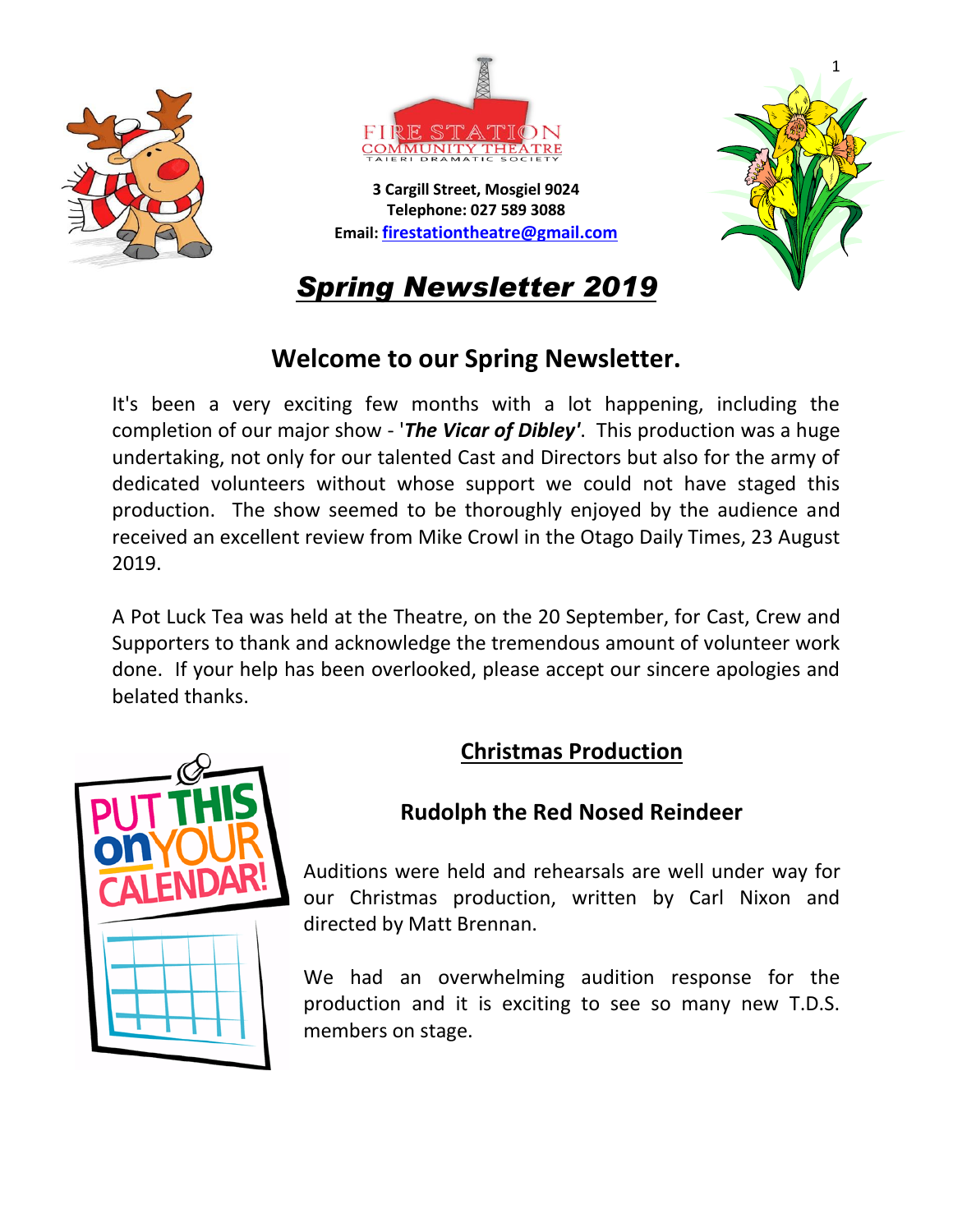Performance Dates for your Calendar:

| 13 December | <b>Opening Night</b>                                                                                                                                                       | 7 pm |
|-------------|----------------------------------------------------------------------------------------------------------------------------------------------------------------------------|------|
| 14 December | Matinee                                                                                                                                                                    | 2 pm |
| 14 December | Please note there is a 'Xmas Family Fun Night' in<br>Mosgiel at 5 pm and members of the cast will be dressing<br>in their costumes and advertising the play at this event. |      |
| 15 December | Matinee                                                                                                                                                                    | 2 pm |
| 20 December | Evening                                                                                                                                                                    | 7 pm |
| 21 December | Matinee                                                                                                                                                                    | 2 pm |
| 21 December | Evening                                                                                                                                                                    | 7 pm |
| 22 December | Matinee                                                                                                                                                                    | 2 pm |
| 22 December | There will be a Cast, Crew, Supporters and Family<br>'After Party' after the final performance.                                                                            |      |

Tickets will be available online - www.firestationtheatre.co.nz or from Plain Health, Mosgiel (cash only). Enquiries: Phone 027 589 3088. Ticket prices: Adults - \$5.00. Children - \$2.00. Under 5 - free of charge.

*NEWSFLASH:*We have been asked to preview '*Rudolph the Red Nosed Reindeer'* at the **DCC Lighting of the Christmas Tree** on 30 November 2019 in the Octagon. The event begins at 6:30pm with our performance scheduled for approximately 8pm. It would be great if you could come and support us.

*'Rudolph'* **Raffles** - We would greatly appreciate donations of festive food by 2 December.

*'Rudolph'* **Colouring Competition** - entry forms can be downloaded from our website or collected from Plain Health or Aurora Café in Mosgiel. Entries close 6 December 2019.

Completed entries may either be posted to the Fire Station Theatre, 3 Cargill Street, Mosgiel 9024 or delivered into the Costume Hire Return Box situated by the Theatre garage door. The winner of each age group will receive four tickets to our Christmas Production '*Rudolph the Red Nosed Reindeer'*.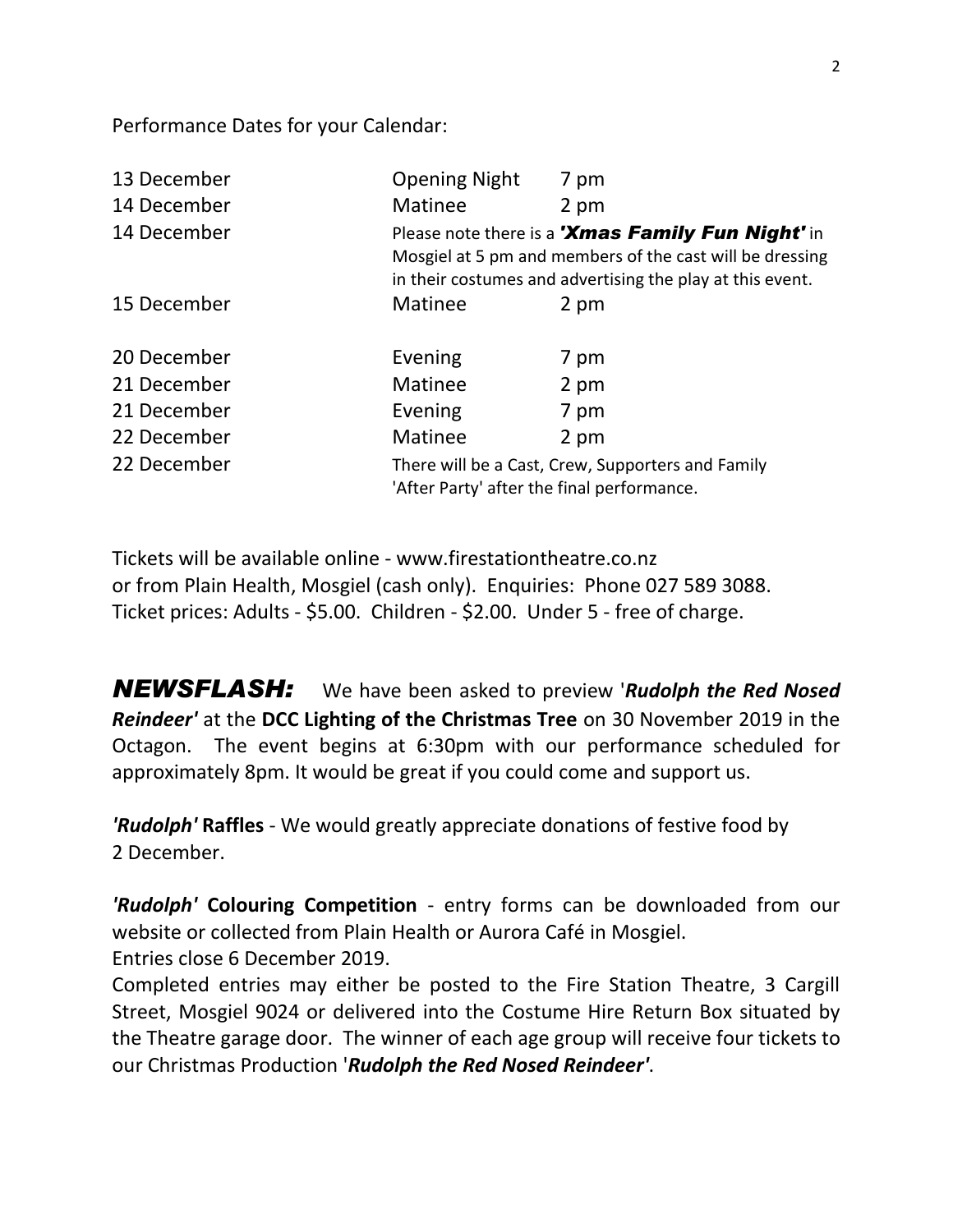#### **Resignation**

It is with regret that we advise of the withdrawal of our Secretary, Rachel Parmee. Rachel has been an integral part of our Committee but is unable to continue in this role. We wish Rachel all the very best for the future.

## **Emily Duncan - Workshop**

Emily Duncan was invited to hold two workshops at the Theatre on 10 and 11 September from 3.30pm - 5.30pm, for a small group. (Refer email to Members 3.9.19). This workshop was kindly sponsored by Tabitha Littlejohn from her **iTICKET Best Upcoming Talent Scholarship.** Having a small group meant that those attending could get individual advice from Emily. Emily was extremely supportive and her guidance and advice was illuminating.

Emily is a Dunedin-raised and based playwright, director, and dramaturg, and the 2019 University of Otago Burns Fellow. She holds a PhD in Theatre and her thesis includes the playscript, '*Waipiata'*, about a former TB Sanatorium and borstal in the Maniototo. She undertook actor training at the Lee Strasberg Theatre & Film Institute, and at RADA's summer school in London.

# **The Writers' Room**

During her informative workshops, Emily Duncan suggested we form a writing group and that they meet on a regular basis to help develop and foster the disciplines required for creative writing. The first group to showcase their work decided on the name 'Loose Connection' but this has now morphed to the name 'The Writers' Room'.

The initial meeting was held on 30 September with nine T.D.S. Members attending. The group meets each Monday afternoon between 3pm - 5pm, at the Theatre. There is no age restriction and anyone with a passion for writing is welcome. The aim of the group is to work either individually or in groups to create a sketch, a one act play, full length play or film script etc. At the end of the session the work is discussed, performed and honed. The group has been loaned a multi function coloured printer for the printing of scripts and is available for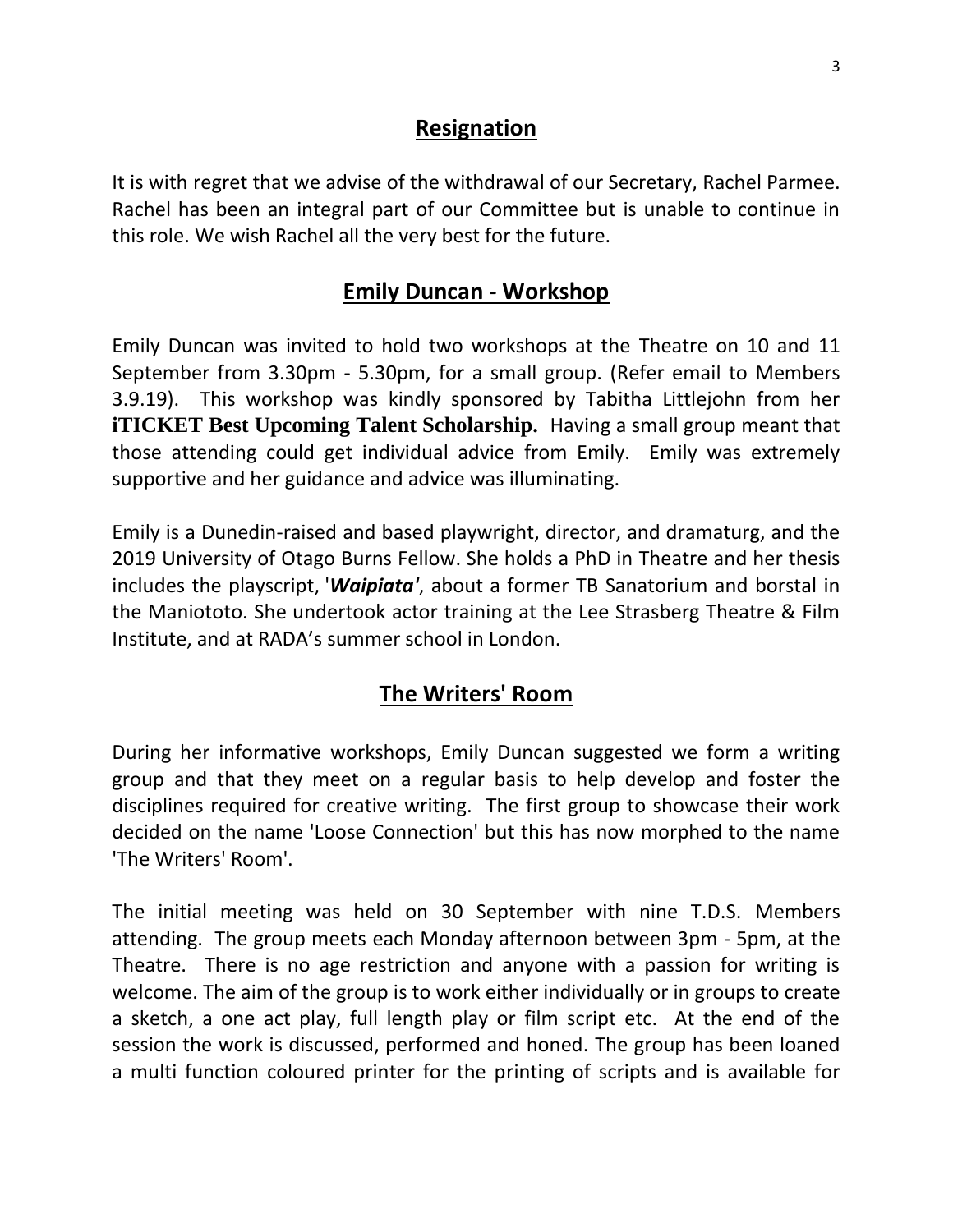their use for as long as the group is in existence. Two reams of photocopying paper were also donated.

The first performance was presented by the group on 26 October at 7.30pm at the Theatre and was well supported. Each sketch was based around the theme '*I Hate That Guy'*. The entry fee was a small koha/donation and \$89.00 was received with \$38.00 being made from the sale of ice creams. A discussion time was held after the performance and the overwhelming general consensus from the audience was that they were blown away by the high standard, talent and professionalism of the young actors and the quality, variety and humour of the sketches. A number of people suggested that the evening was so good it needed to be staged again. A 'back by popular demand' performance is being considered for early in the New Year.

The Writers' Room have some very exciting ideas for next year and will be continuing to work over the School holiday period. You are very welcome to come along and your support would be greatly appreciated.

#### **Reference Library**

We have started a Library and would welcome copies of plays, poetry and DVDs etc. This 'free to access' library for Society Members will be a valuable resource so play readings, poetry and film evenings can be held. It will also be used as an introduction to works not in the School syllabus. Works that are in the Public Domain may also be used as a springboard to create new works.

## **Donations for Library**

If you have copies or multiple copies of plays etc. that you no longer need, we would love to give them a new home. The Society has purchased a bookcase to store and protect donated items. We have already received some wonderful books, purchased and donated, and have secured a 10% discount from Scribes Bookshop in Dunedin, should anyone wish to purchase any books to donate.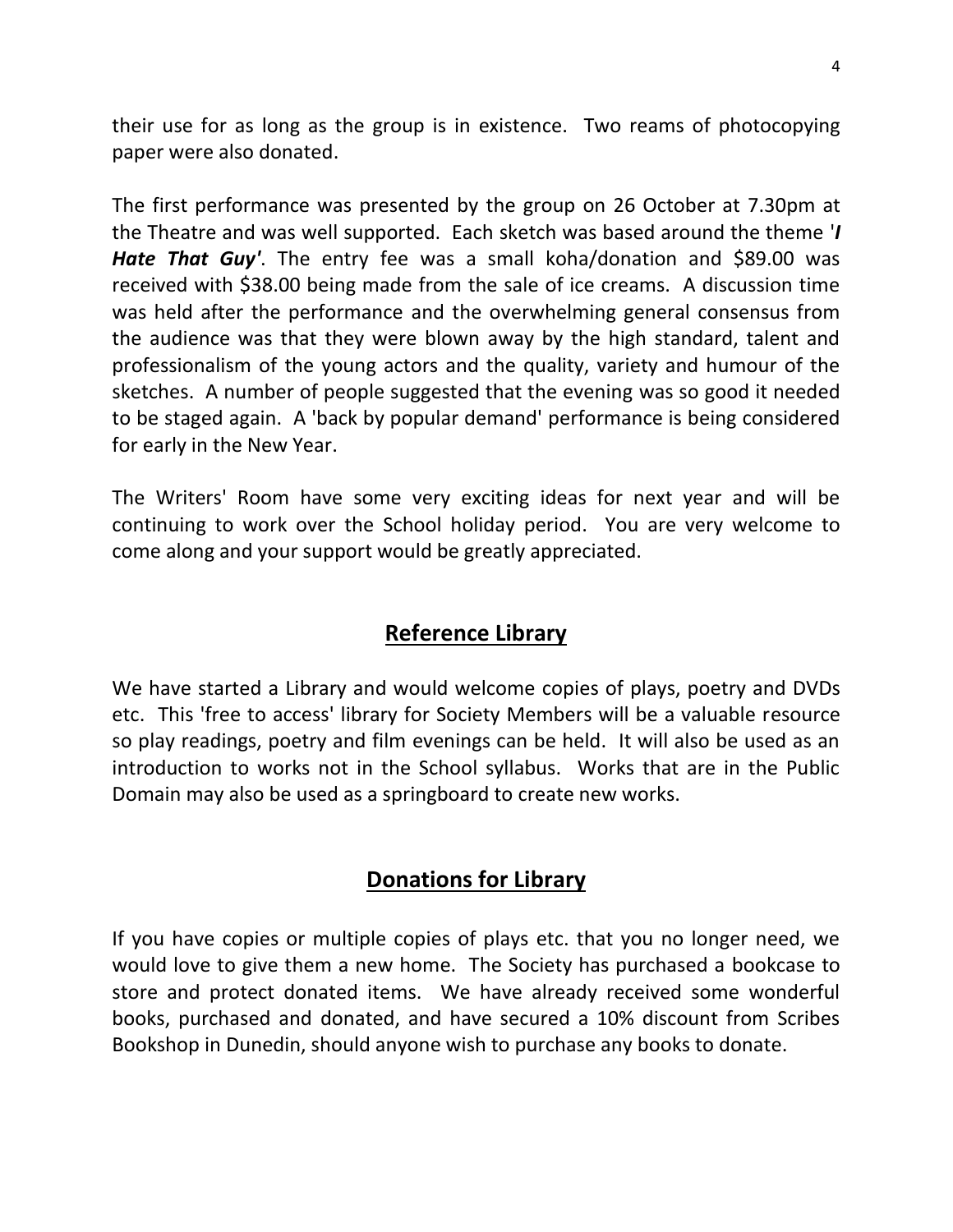#### **New Online Ticket Booking System**

We have purchased an **Online Ticket Booking System** which is used by approximately 13 other Societies in Otago. This system has been designed especially for small societies by a member of the Taieri Musical Society who has customised the system for our Theatre. It is too expensive for a small society, like ourselves, to engage the services of any of the commercial online booking options for our smaller productions. As well as payment processing fees, there are also transaction or per ticket fees which mostly operate in US dollars so the money we actually get depends on the exchange rate. Our new system can be used for all our shows and there are no costs to our Society when we are not using it. We have been able to purchase this system in full with proceeds from '*The Vicar of Dibley'* production.

#### **New Advertising Banners**

Bernadette Hay has designed two new banners for advertising our Theatre. We have already taken delivery of one which reads 'Live Theatre Now On' and the second one will have the Theatre contact details on it. Hans Van Leeuwen has kindly donated the banner stands.

#### **Theatre Hire**

We have a short term hire of the Theatre on Wednesday evenings, while Mosgiel Library is undergoing refurbishment.

QiGong classes (Initially) 5.45 - 6.45pm (from 16 October ) 5.45 - 7.45pm

#### **Play Reading**

The Play reading nights for Geoff Smith's new play, '*Cable Cars and Custard'* have been postponed. The Play readings will be rescheduled in the New Year.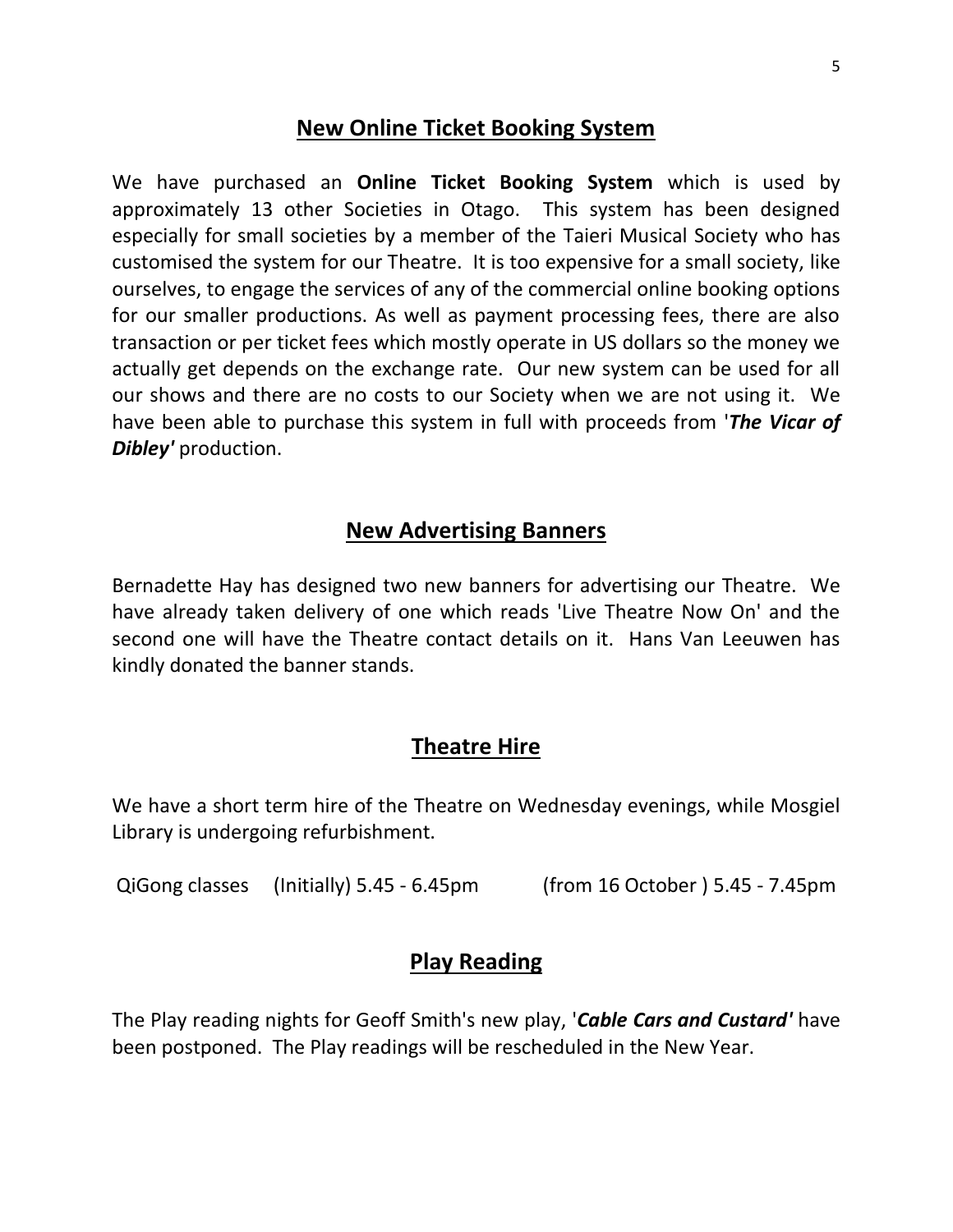![](_page_5_Picture_0.jpeg)

We are looking for someone interested in taking on the role of Taieri Dramatic Society Secretary. If you can help, we would be very pleased to have your assistance.

**Secretary Role**

#### **Grants**

We also would welcome someone to take over as our Grants Co-Ordinator. This is a fundraising role for the Society.

### **Volunteers**

If you are able to offer your time to help with the upcoming production of '*Rudolph'*, please email or telephone the Theatre - Telephone: 027 589 3088.

## **Committee**

**President** - Ian Chalmers | **Vice-President** - Geoff Smith | **Secretary** - | **Treasurer** - Paula Wilson

Matt Brennan | Rosemary Chalmers | Gloria Harris | Bernadette Hay | Zac Henry | Han Van Leeuwen | Tabitha Littlejohn | Tim Pettengell | Heidi Rixon | Judy Spillane

#### **We welcome new members - Annual Membership \$10.00**

## **A.G.M**

The A.G.M will be held on Thursday, 13 February 2020 at 7 p.m.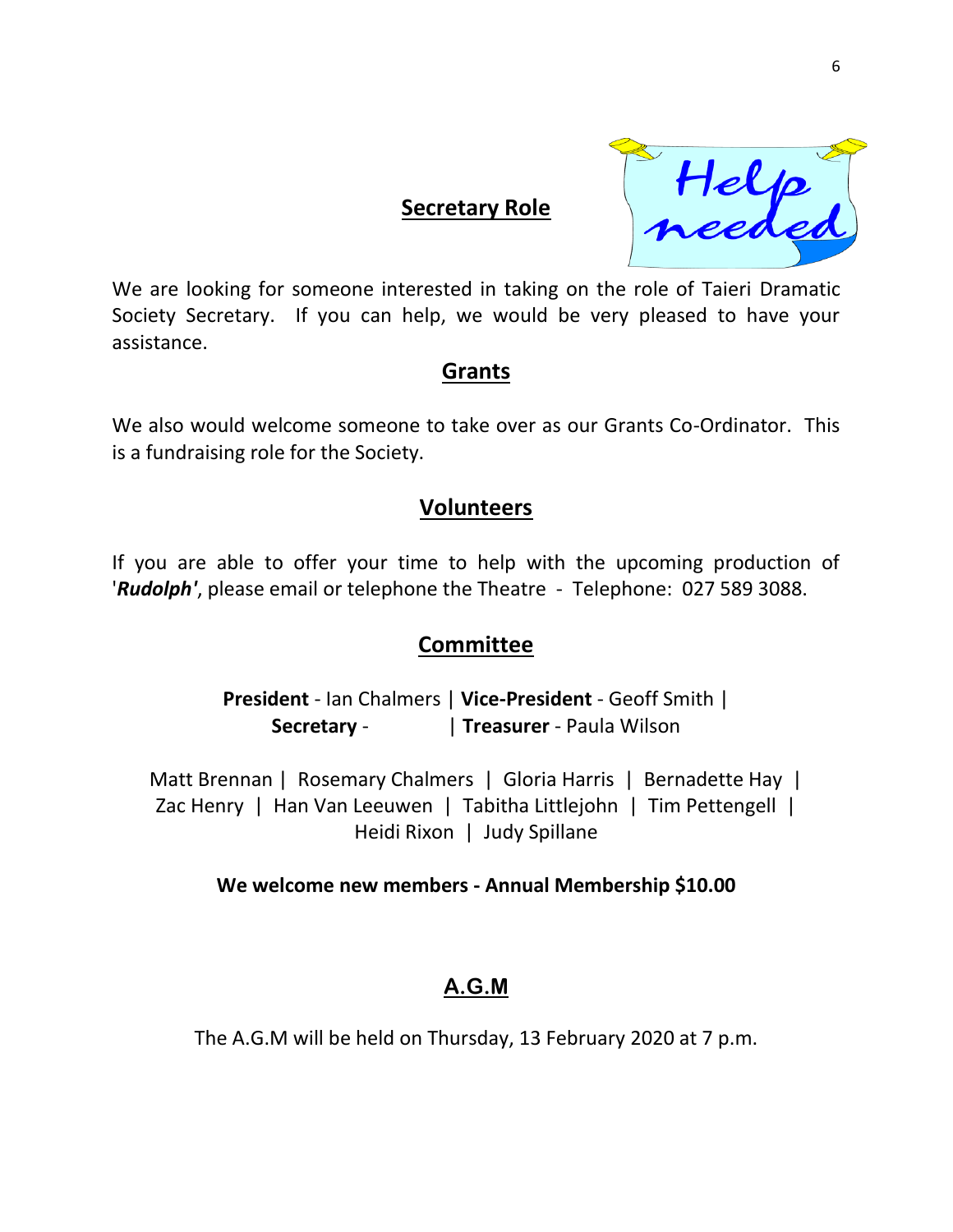![](_page_6_Picture_0.jpeg)

# Our Theatre Wardrobe hire has had another extremely successful few months, thanks to the dedication of Judy Spillane and her team of volunteers. The Wardrobe is open every Thursday between 6-7pm and by appointment with Judy, telephone 489 1539.

**Wardrobe**

Judy and Jan have been busy painting shelving in the Wardrobe and also tidying through Props and things are looking very smart and tidy.

Judy has also been busy helping Brian McCormack with the sewing of new costumes for '*Rudolph'*.

## **Programme for the New Year**

The full programme for 2020 is yet to be finalised by the Play Selection Committee but will include Tom Stoppard's '*15 Minute Hamlet'* and The Writers' Room performances plus two plays during the year and a Christmas Production.

# **Party in the Park - 23 February 2020**

It is intended to once again have a stall at Festival of the Plain, **Party in the Park**, to promote the Theatre. We would greatly appreciate help at the stall and/or donations of strawberries or other easy to eat fruit to draw people to our stall. We also need some T.D.S. Members to volunteer to dress up in costume please.

Our grateful thanks to all those who support the Theatre. Without your help and enthusiasm, it would be extremely difficult to continue.

![](_page_6_Picture_9.jpeg)